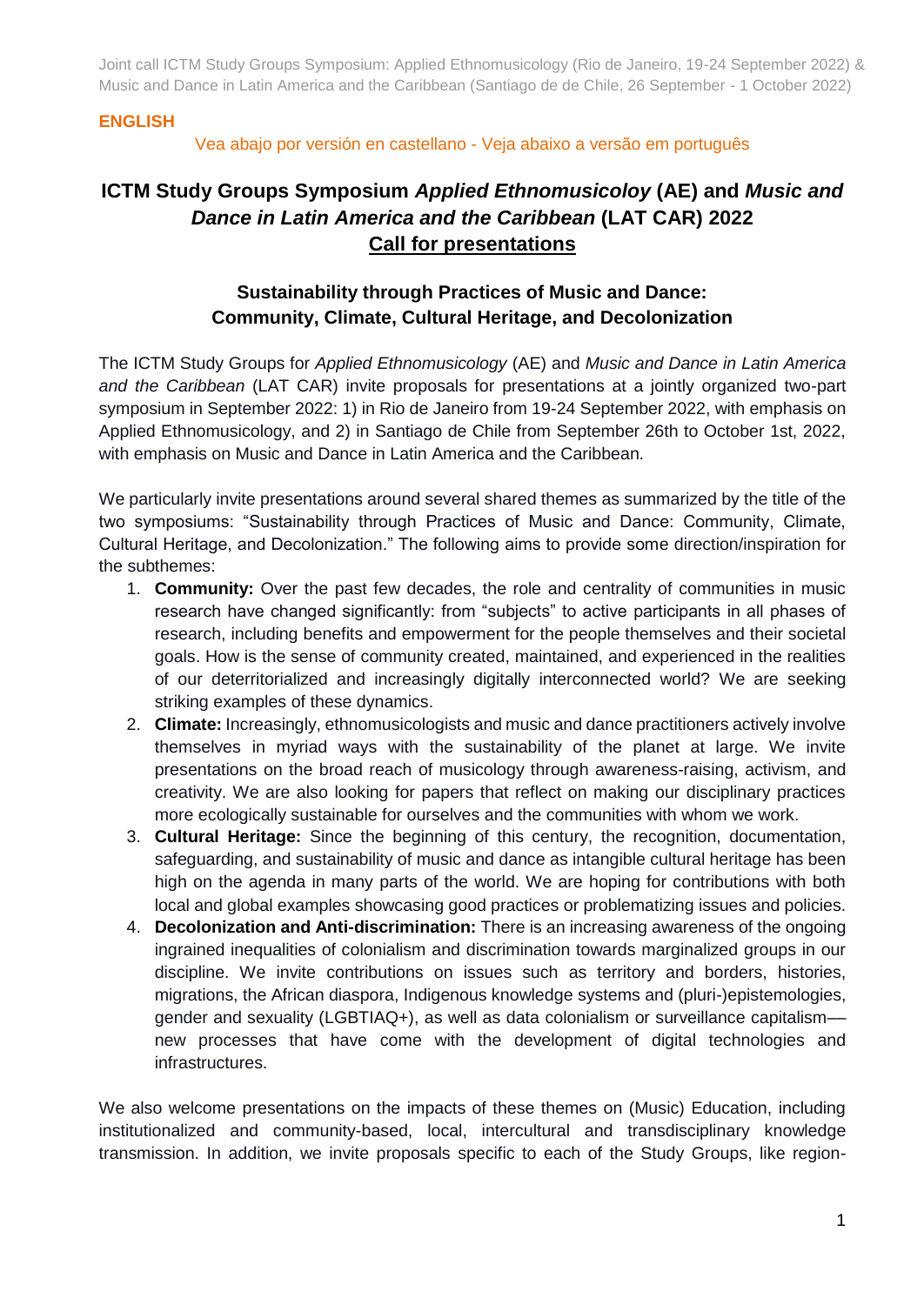specific presentations for LAT CAR, such as methods and emerging research across the geographic region, and emerging practices and approaches in Applied Ethnomusicology.

#### **ABSTRACT SUBMISSION GUIDELINES**

Both meetings will be hybrid: we will accept proposals for live and online traditional individual papers, as well as group presentations, documentaries, workshops, and performances relevant to the themes. Submissions and presentations in English, Spanish, and Portuguese are welcome.

• Individual or collective **paper** abstracts should be 250-300 words. Presentations will be 20 minutes, with 10 minutes for questions.

• **Panel** abstracts (60 or 90 minutes) about specific topics should include a 300-word general abstract and 250-word individual or collective summaries.

• **Roundtable** proposals about specific topics (60 or 90 minutes) should include a 300-400-word general abstract to describe the scope of the discussion.

• **Workshop** proposals should specify a goal and pedagogical approach and include an abstract of 350-500 words.

• **Documentary video** proposals should include an abstract of 250-300 words and a link to the documentary film (with a maximum of 60 minutes).

• **Performance demonstrations** or innovative and experimental **presentation** formats should have a proposed duration of 20-60 minutes. The maximum abstract length is 500 words, including information about the format and content of the session.

#### **DEADLINES FOR SUBMISSION**

In both locations, joint sessions, as well as Study Group-specific ones, will be coordinated. Please send proposals using the attached form to the Study Group you feel most closely aligned with before **November 15th, 2021**, particularly if you require a confirmation before the end of the calendar year in order to secure funding/permission from your institution.

For Applied Ethnomusicology: Wei-Ya Lin (study group secretary): weiyalin@gmail.com For Music and Dance in Latin America and the Caribbean: ictm.latcar22@gmail.com

#### **HOSTING INSTITUTIONS**

#### *Applied Ethnomusicology:*

Departamento de Educação Musical do Colégio Pedro II Campo de São Cristovão, 177, São Cristóvão, Rio de Janeiro, **BRAZIL** 

*Music and Dance in Latin America and the Caribbean:* Universidad Alberto Hurtado Almirante Barroso 10, Santiago, Región Metropolitana **CHILE**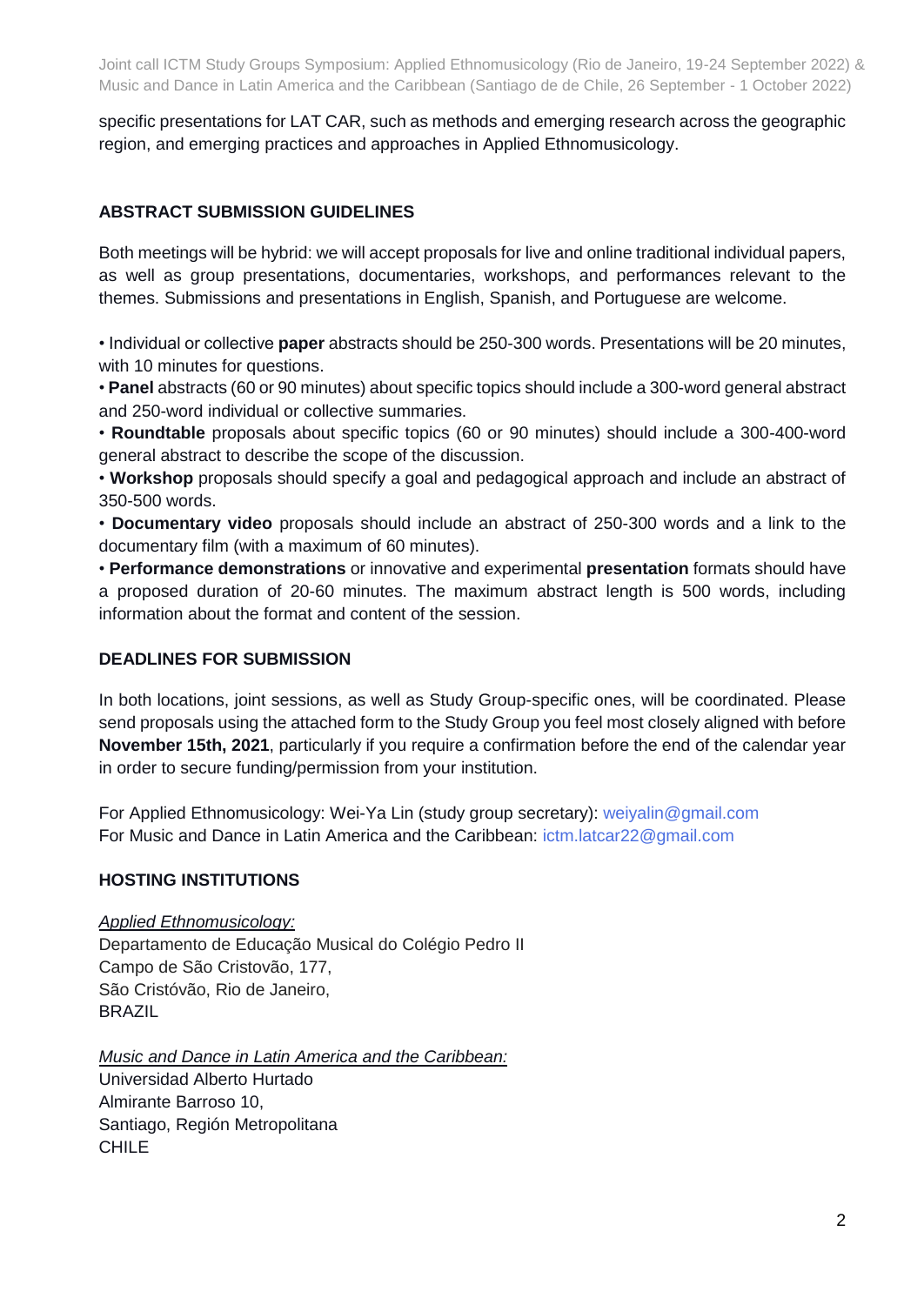#### **CASTELLANO**

#### Veja abaixo a versão em português

# **Simposio de los Grupos de Estudios ICTM de** *Etnomusicología Aplicada* **(AE) y** *Música y Danza en América Latina y el Caribe* **(LAT CAR) Convocatoria de presentaciones 2022**

# **Sostenibilidad a través de las prácticas de la música y la danza: Comunidad, medio ambiente, patrimonio cultural y descolonización**

Los Grupos de Estudios ICTM *Etnomusicología Aplicada* (AE) y *Música y Danza en América Latina y el Caribe* (LAT CAR) invitan a presentar propuestas para el Simposio organizado conjuntamente, que se llevará a cabo en dos partes, la primera en Río de Janeiro del 19 al 24 de septiembre del 2022, con énfasis en Etnomusicología Aplicada, y la segunda en Santiago de Chile del 26 de septiembre al 1 de octubre del 2022, con énfasis en Música y Danza en América Latina y el Caribe.

Invitamos a presentar ponencias especialmente en torno a varios temas compartidos, tal y como se resume en el título de los dos simposios: "Sostenibilidad a través de las prácticas de la música y la danza: comunidad, medio ambiente, patrimonio cultural y descolonización". A continuación, ofrecemos una orientación/inspiración para posibles subtemas:

- 1. **Comunidad:** En las últimas décadas, el papel y la centralidad de las comunidades en la investigación musical ha cambiado significativamente, de estudiar "sujetos" a abordar participantes activos en todas las fases de la investigación, lo que incluye los beneficios y el empoderamiento de las propias personas y sus objetivos sociales. ¿Cómo se crea, mantiene y experimenta el sentido de comunidad en las realidades de nuestro mundo desterritorializado y cada vez más interconectado digitalmente? Buscamos ejemplos notables sobre estas dinámicas.
- 2. **Medio ambiente:** Cada vez más, lxs etnomusicólogxs y lxs practicantes de la música y la danza se involucran activamente de múltiples maneras en la sostenibilidad del planeta. Invitamos a presentar ponencias sobre el alcance amplio de la musicología a través de la concienciación, el activismo y la creatividad. También buscamos ponencias que reflexionen sobre cómo hacer que nuestras prácticas disciplinarias sean más sostenibles ecológicamente tanto como para nosotros mismos y así como para las comunidades con las que trabajamos.
- 3. **Patrimonio cultural:** Desde principios de este siglo, el reconocimiento, la documentación, la salvaguardia y la sostenibilidad de la música y la danza como patrimonio cultural inmaterial han y siguen ocupando un lugar destacado en muchas partes del mundo. Esperamos contribuciones que muestran con ejemplos tanto locales como globales, prácticas ejemplares de estos procesos y/o que problematicen asuntos, temas y políticas de estos.
- 4. **Descolonización y antidiscriminación:** En nuestras disciplinas existe una conciencia cada vez más fuerte de las desigualdades arraigadas al colonialismo, así como de la discriminación hacia los grupos marginados. Invitamos a presentar contribuciones sobre temas como el territorio y las fronteras, historias, migraciones, la diáspora africana, sistemas de conocimiento indígena y (pluri)epistemologías, género y sexualidad (LGBTIAQ+), así como sobre el colonialismo de datos o el capitalismo de la vigilancia; nuevos procesos que han llegado con el desarrollo de las tecnologías e infraestructuras digitales.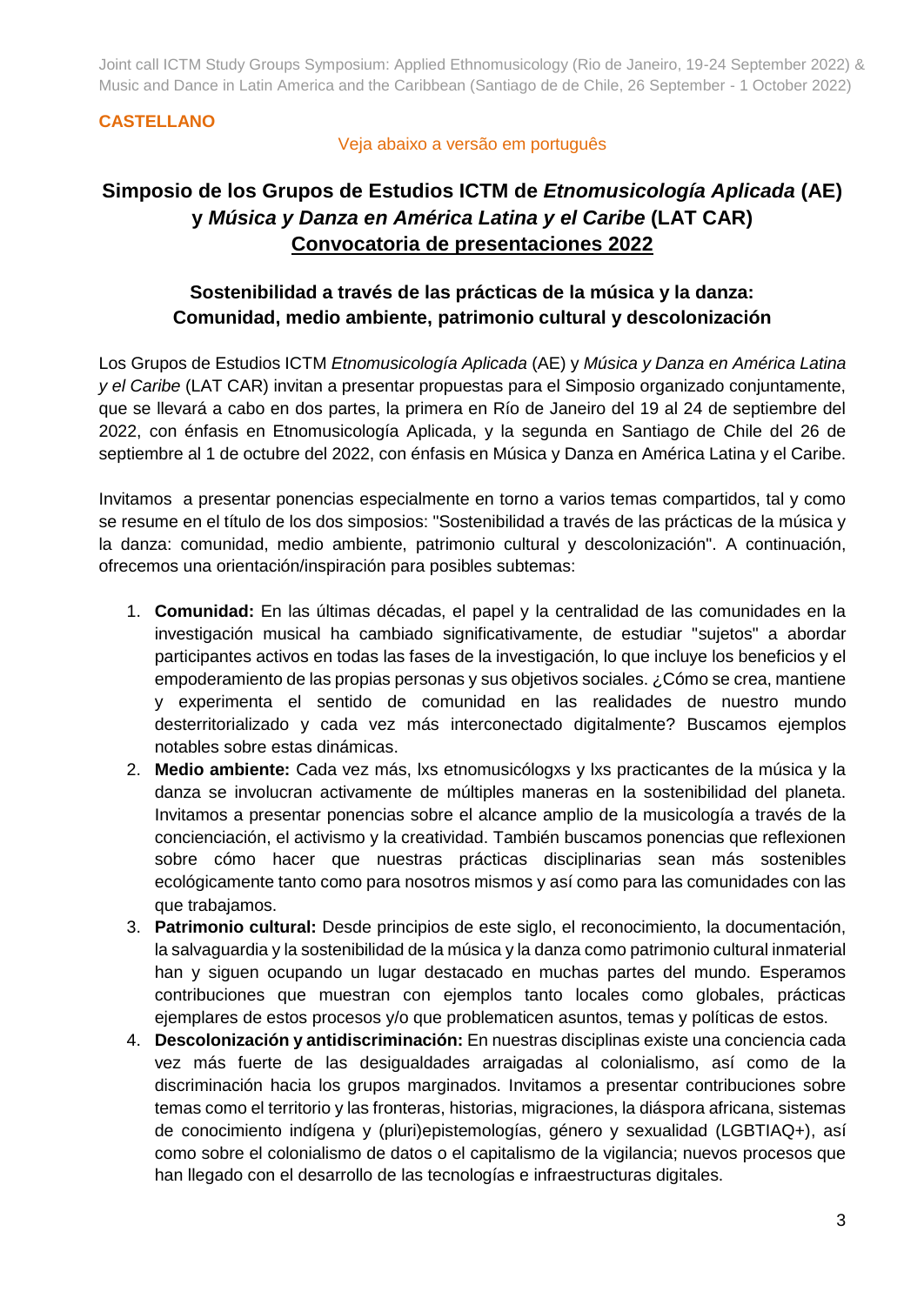A su vez invitamos presentaciones que traten el impacto de estos temas en la educación (musical), incluyendo la transmisión de conocimiento institucionalizada y comunitaria, local, intercultural y transdisciplinaria. Además, invitamos a presentar propuestas específicas para cada uno de los Grupos de Estudios, como lo son presentaciones específicas de la región, así como sobre métodos e investigación emergente en la región geográfica LAT CAR y sobre prácticas y enfoques emergentes en Etnomusicología Aplicada.

#### **DIRECTRICES PARA LA PRESENTACIÓN DE RESÚMENES**

Ambas reuniones serán híbridas: aceptaremos propuestas de ponencias individuales tradicionales en directo y en línea, así como presentaciones de grupo, documentales, talleres y actuaciones relacionadas con los temas. Se aceptan propuestas y presentaciones en español, portugués e inglés.

• Los resúmenes de las **ponencias** individuales o colectivas deberán tener entre 250 y 300 palabras. Las presentaciones serán de 20 minutos, con 10 minutos para preguntas.

• Las propuestas de **paneles** (60 o 90 minutos) sobre temas específicos deberán incluir un resumen general de 300 palabras y resúmenes individuales o colectivos de 250 palabras.

• Las propuestas de **mesas redondas** sobre temas específicos (60 o 90 minutos) deberán incluir un resumen general de 300-400 palabras para describir el alcance del debate.

• Las propuestas de **talleres** deben especificar un objetivo y un enfoque pedagógico e incluir un resumen de 350 a 500 palabras.

• Las propuestas de **vídeos documentales** deben incluir un resumen de 250 a 300 palabras y un enlace a la película documental (con un máximo de 60 minutos).

• Los **performances**, igual que las **presentaciones** innovadoras y experimentales, deberán tener una duración 20-60 minutos, indicado en la propuesta. El resumen debe tener un máximo de 500 palabras e incluir información sobre el formato y el contenido de la sesión.

## **PLAZOS LÍMITE PARA LA ENTREGA DE PROPUESTAS**

En ambas sedes se llevarán a cabo sesiones conjuntas, así como sesiones específicas de cada Grupo de Estudio. Por favor, envíe las propuestas mediante el formulario adjunto al Grupo de Estudio con el que se sienta más afín antes del **15 de noviembre de 2021**, sobre todo si necesita una confirmación antes de que finalice el año natural para asegurar la financiación/permiso de su institución.

Para Etnomusicología Aplicada: Wei-Ya Lin (secretaria del grupo de estudio): [weiyalin@gmail.com](mailto:weiyalin@gmail.com) Para Música y Danza en América Latina y el Caribe: ictm.latcar22@gmail.com

## **INSTITUCIONES SEDES**

#### *Etnomusicología Aplicada:*

Departamento de Educação Musical do Colégio Pedro II, Rio de Janeiro, BRASIL

*Música y Danza en América Latina y el Caribe:*

Universidad Alberto Hurtado, Santiago, Región Metropolitana, CHILE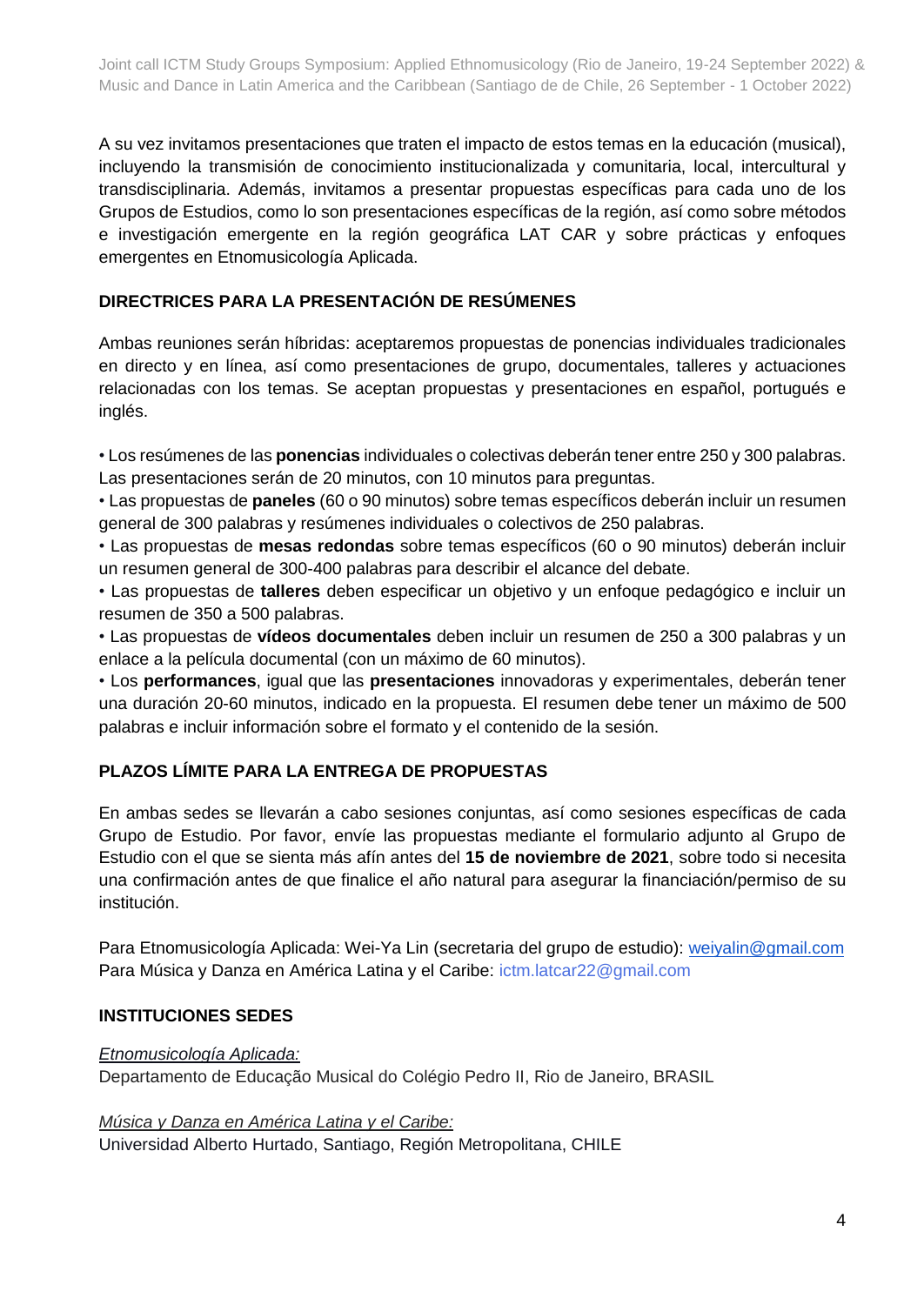## **PORTUGUÊS**

# **Simpósio dos Grupos de Estudo do ICTM de** *Etnomusicologia Aplicada* **(AE) e** *Música e Dança da América Latina e Caribe* **(LAT CAR) Chamada de Trabalhos 2022**

# **Sustentabilidade por meio de práticas de música e dança: comunidade, meio ambiente, patrimônio cultural e descolonização**

Os Grupos de Estudos do ICTM - International Council of Traditional Music - de *Etnomusicologia Aplicada* (AE) e *Música e Dança da América Latina e Caribe* (LAT CAR) convidam para a apresentação de trabalhos para o simpósio organizado conjuntamente pelos dois grupos e que serão realizados em duas partes no mês de setembro de 2022: no Rio de Janeiro de 19 a 24 de setembro, com ênfase em Etnomusicologia Aplicada, e em Santiago do Chile de 26 de setembro a 1º de outubro de 2022, com ênfase em Música e Dança na América Latina e Caribe.

A proposta é que as apresentações girem em torno dos vários temas sugeridos, conforme resumido pelo título do simpósio: "Sustentabilidade por meio de práticas de música e dança: comunidade, meio ambiente, patrimônio cultural e descolonização". As descrições abaixo visam fornecer alguma direção/inspiração para os subtemas:

- 1. **Comunidade**: Nas últimas décadas, o papel e a centralidade das comunidades na pesquisa musical mudaram significativamente de "sujeitos" para participantes ativos em todas as fases da pesquisa, incluindo benefícios e capacitação para as próprias pessoas e seus objetivos sociais. Como o senso de comunidade é criado, mantido e vivenciado nas realidades de nosso mundo desterritorializado e cada vez mais digitalmente interconectado? Estamos buscando exemplos significativos dessa dinâmica.
- 2. **Meio ambiente:** Cada vez mais, etnomusicólogos e praticantes de música e dança se envolvem ativamente, de inúmeras maneiras, com a sustentabilidade do planeta. Convidamos você para apresentação de trabalhos sobre o amplo alcance da musicologia por meio da conscientização, ativismo e criatividade. Também buscamos trabalhos que reflitam sobre como tornar as práticas acadêmicas mais ecologicamente sustentáveis para nós e para as comunidades com as quais trabalhamos.
- 3. **Patrimônio cultural**: desde o início deste século, o reconhecimento, a documentação, a salvaguarda e a sustentabilidade da música e da dança como patrimônios culturais imateriais têm sido prioridades em muitas partes do mundo. Esperamos contribuições que apresentem práticas exitosas locais e globais destes processos e/ou que problematizem questões, temas e políticas relacionadas aos mesmos.
- 4. **Descolonização e antidiscriminação**: na etnomusicologia há uma consciência cada vez maior das contínuas desigualdades arraigadas pelo colonialismo e pela discriminação contra grupos marginalizados. Convidamos você para trazer contribuições sobre questões como: território e fronteiras, histórias, migrações, diáspora africana, sistemas de conhecimento indígena e (pluri-)epistemologias, gênero e sexualidade (LGBTQIA +), bem como colonialismo de dados, ou capitalismo de vigilância, novos processos que têm surgido com o desenvolvimento das tecnologias e infraestruturas digitais.